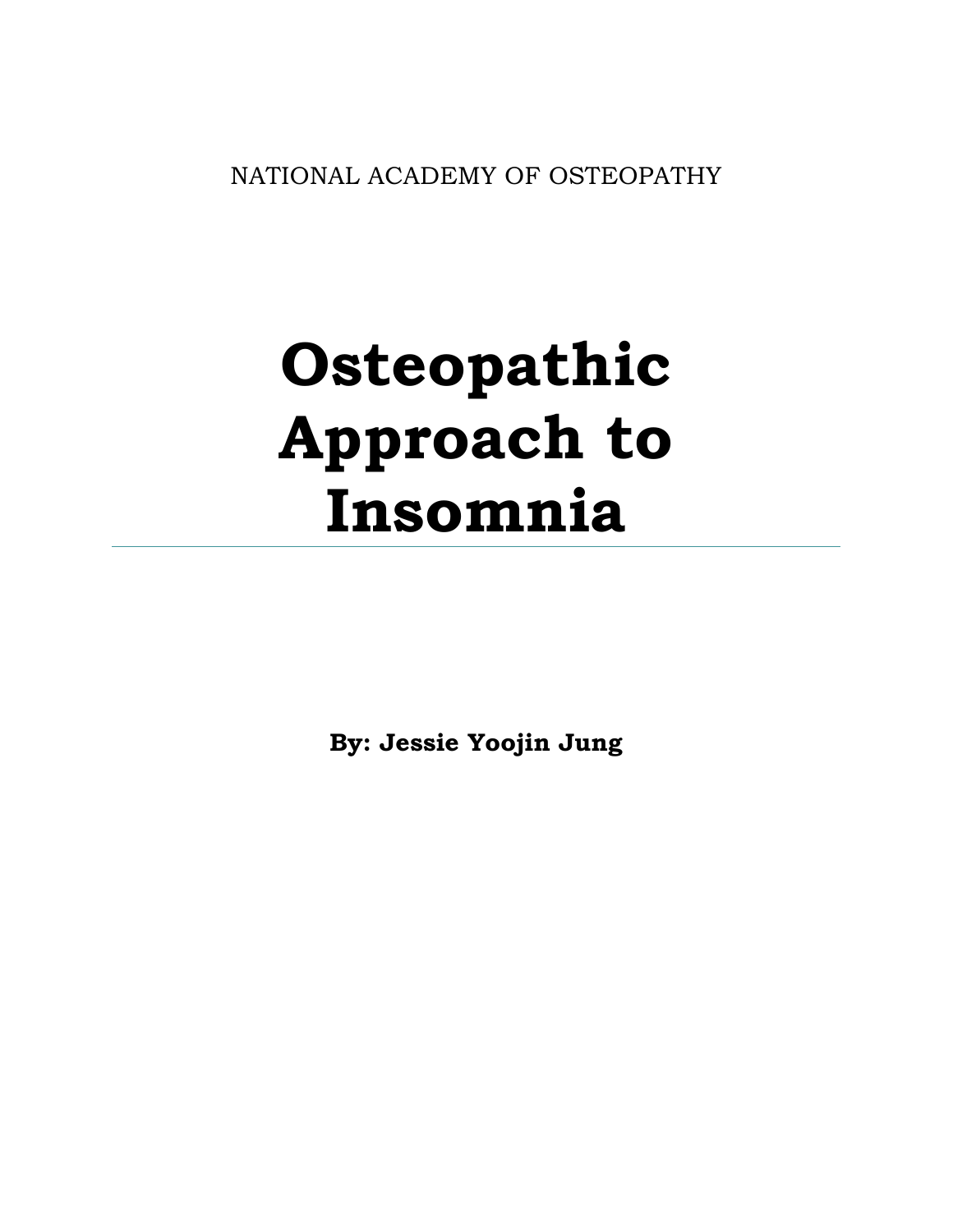# **Introduction**

Sleep disorders are in the centre of current public health concerns as it is largely shared amongst people in modern society. One of the most common types of sleep disorders is insomnia, the condition that involves difficulty initiating sleep, difficulty maintaining sleep, or difficulty obtaining restorative sleep with associated daytime dysfunction or distress due to the lack of sleep (American Psychiatric Association, 1994). Sleep disorders should not be overlooked as it is associated with significant health problems including reduced quality of life, work productivity as well as overall mental health. Insomnia is caused by a variety of physiological, psychological and environmental factors. Pharmacologic intervention with benzodiazepine and benzodiazepine agonists is most commonly used to treat insomnia. However, the use of these drugs has been consistently shown in the studies that it carries severe side effects of dependency and withdrawal symptoms, and only effective in the short term. Therefore, Osteopathy treatment can be more effectual in terms of targeting the underlying problem while providing a safe and natural treatment. Osteopathy is a manual medicinal treatment that aims to provide a beneficial effect on the body as a whole which puts emphasis on the overall health of body's nervous, circulatory and lymphatic systems. Osteopathy has numerous treatment methods; Soft Tissue Therapy, Osteopathic Articular Techniques, Muscle Energy Techniques and Visceral Manipulation Cranial Osteopathy. Each treatment is comprehensively practiced based on the patient's health condition.

## **Insomnia**

It is proven that insomnia has a high prevalence in society; although numbers may vary,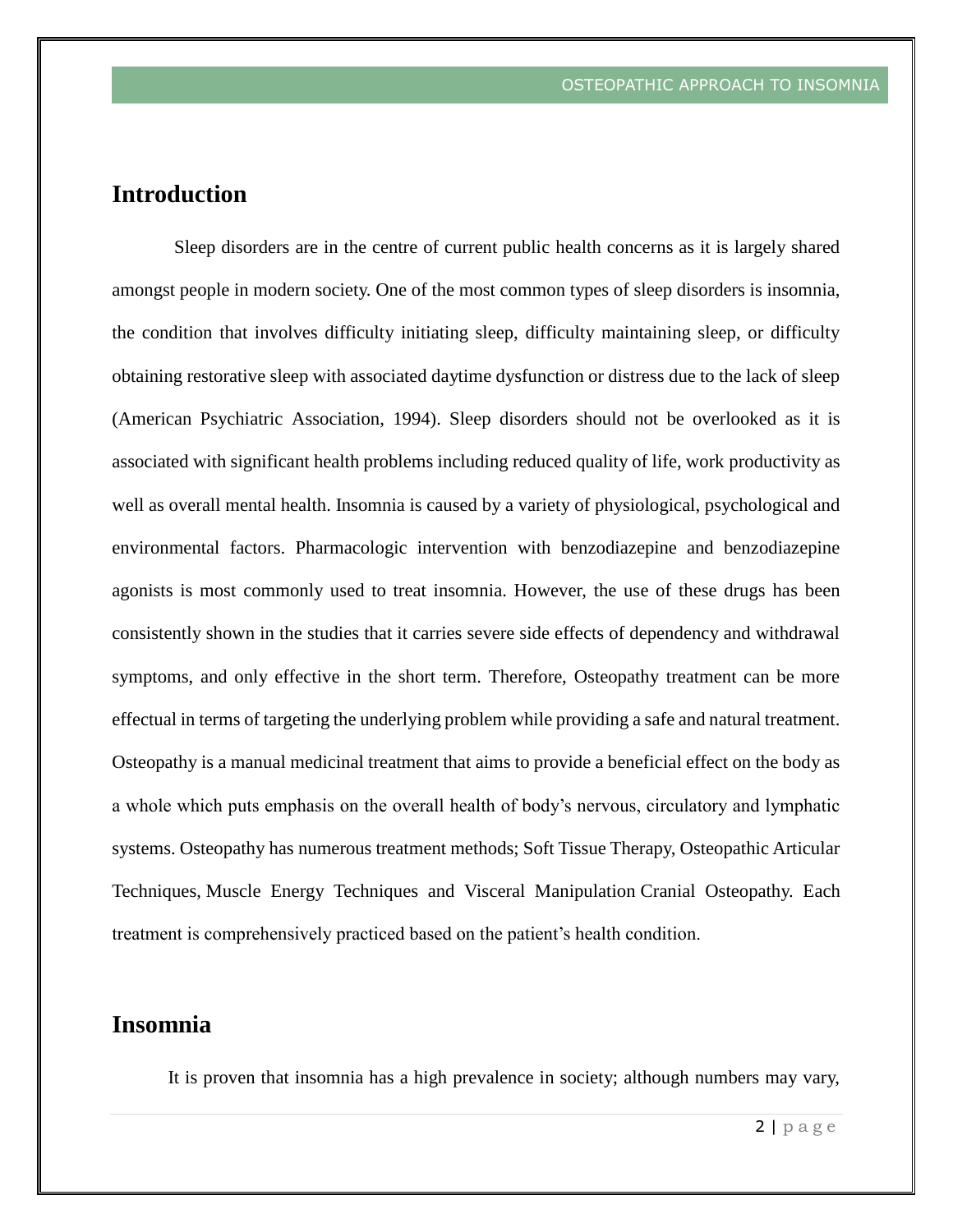approximately two-thirds of adults experience one or more episodes of insomnia each year, and approximately 15% of adults have a serious chronic episode per year (Carney P., Berry R., Geyer J. Lippincott Williams & Wilkins, 2015). According to National Sleep Foundation (NSF) survey poll in 2005, more than half of respondents have experienced sleep problems such as difficulty falling asleep, waking up a lot during sleep time, not being able to get back to sleep after waking up, or waking up with unrefreshed feeling on a regular basis (Carney P., Berry R., Geyer J. Lippincott Williams & Wilkins, 2015). Moreover, it is found that the number of people suffers from sleep disorders have been increasing consistently each year and the year 2005, a large majority of people (75%) have reported having had at least one symptom of a sleep problem regularly. (Figure 1)





#### Figure 1

It is relatively difficult to detect a root cause of insomnia due to its nature of complexity of causes and symptoms. In order to successfully identify, the patient's physiological, psychological and environmental conditions should be collectively examined. Therefore, many medical professionals have argued that insomnia has a significant correlation with chronic pain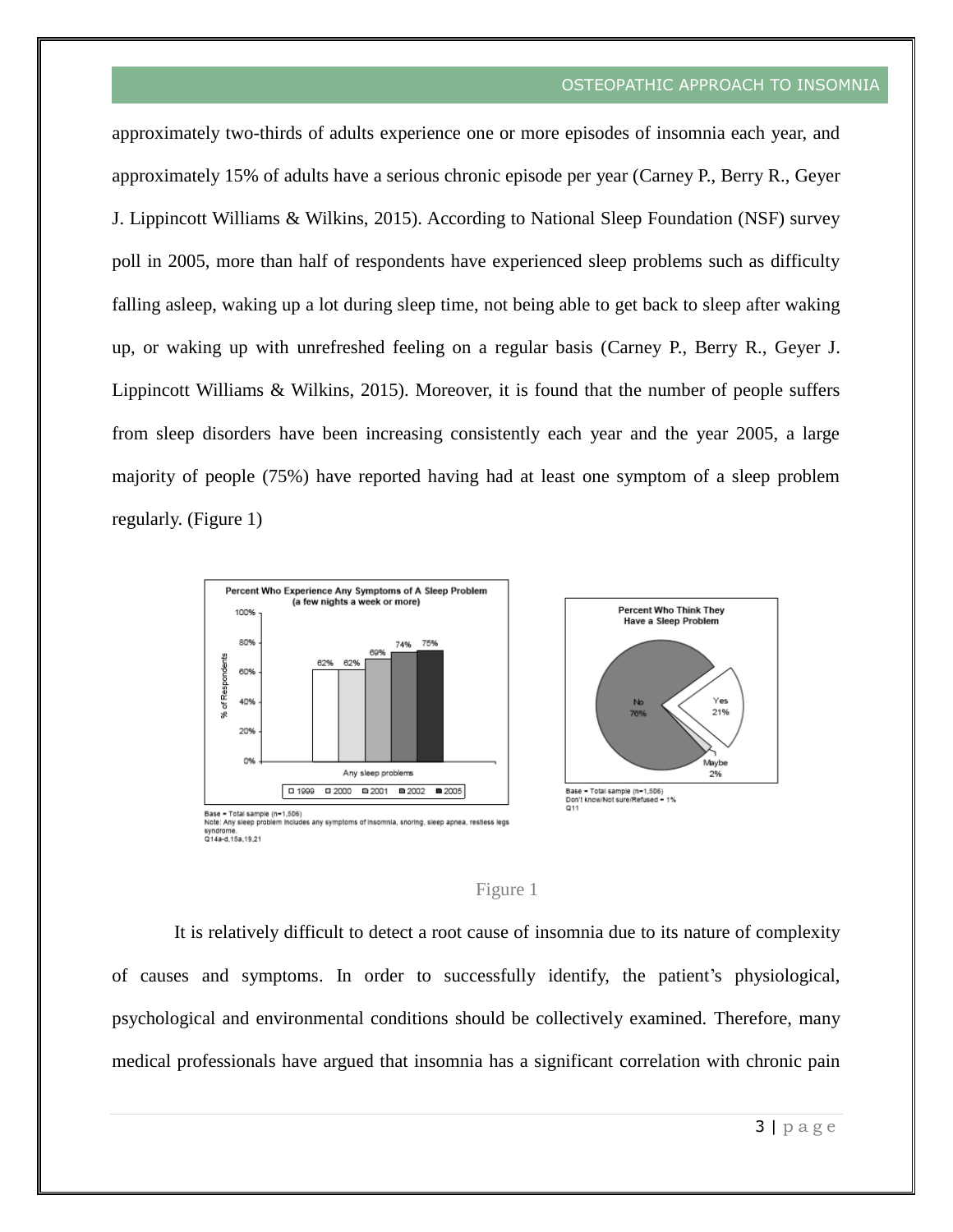conditions such as chronic low back and chronic neck pain. According to R. Gregory Lande, DO, a board-certified psychiatrist, insomnia is considered a persistent condition because it is subject to frequent recurrences (Lande, 2010). Therefore the patient's physiological, psychological and environmental conditions should be collectively examined. Insomnia is also associated with daytime effects such as depression, anxiety, fatigue, irritability, reduced memory, and concentration. There is a popular misconception that insomnia is merely due to the mental state, however many scholars further link insomnia to physical chronic pain conditions, "Women, older adults and people with physical or emotional difficulties tend to suffer most from insomnia" (Lande,2010).

The significant risk factors for insomnia include:

- stress and anxiety
- pain, such as [back pain](https://draxe.com/lower-back-pain-relief/)
- frequent urination/urge to urinate at night
- arthritis
- asthma
- restless leg syndrome
- digestive problems
- allergies or respiratory conditions
- working nights or shift work
- alcohol and drug use
- neurological conditions, such as [Parkinson's disease](https://draxe.com/parkinsons-symptoms/)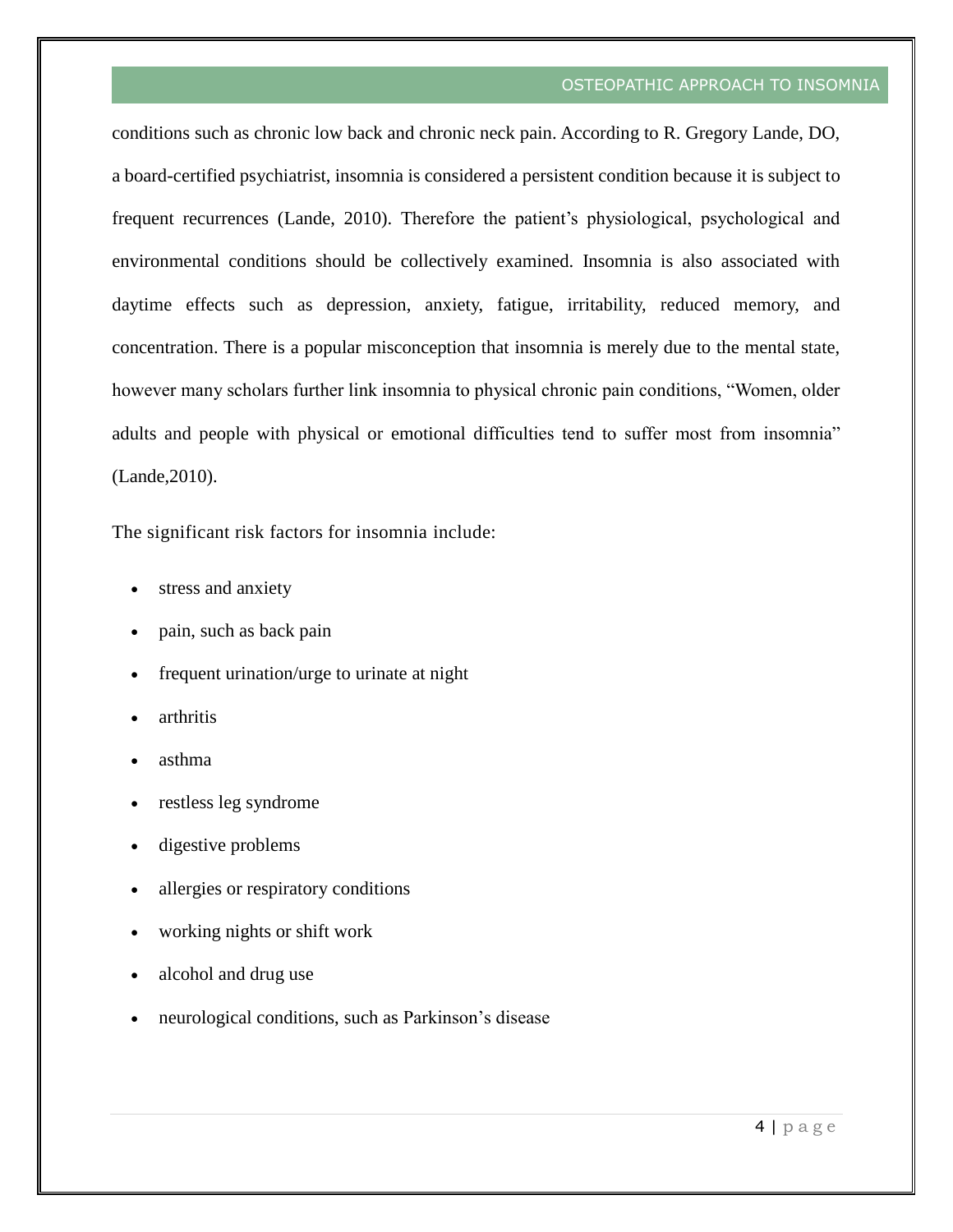certain medications, including [antidepressants,](https://draxe.com/hub/what-are-psychotropic-drugs/natural-alternatives-to-psychiatric-drugs/) psychostimulants, anticonvulsants, decongestants, steroids and dopamine agonists

Several well-identified risk factors for insomnia were reported by the State-of-the-Science Conference in June 2005. Age and gender are the most clearly identified demographic risk factors, with an increased prevalence in women and older adults. While the cause of this increased risk in the elderly is not well defined, it may be due to the partial decline in the functionality of sleep control systems that may contribute to insomnia in this older population. Importantly, the presence of comorbid medical conditions is also a significant contributor to the increased prevalence of insomnia in the elderly. In women, insomnia is more prevalent with both the onset of menses and menopause. It is crucial to recognize that these factors do not independently cause insomnia, but rather they are precipitants of insomnia in individuals predisposed to this disorder. In fact, chronic illnesses are a significant risk for insomnia. It is estimated that the majority of people with insomnia (approximately 75%–90%) have an increased risk for comorbid medical disorders, such as conditions causing hypoxemia and dyspnea, gastro-esophageal reflux disease, pain conditions, and neurodegenerative diseases. Moreover, a variety of primary sleep disorders as well as circadian rhythm disorders are frequently comorbid with and often lead to insomnia. Among the primary sleep disorders, restless legs syndrome (RLS), periodic limb movement disorders (PLMD), and sleep-related breathing disorders (snoring, dyspnea, sleep apnea) often present with an insomnia symptom and this is especially applicable among the elderly. Among younger individuals, difficulty falling asleep is often associated with a sleep phase delay syndrome. However, in the elderly, phase advance syndrome results in reports of difficulty initiating sleep, maintaining sleep, and experiencing early morning awakenings. The most common comorbidities associated with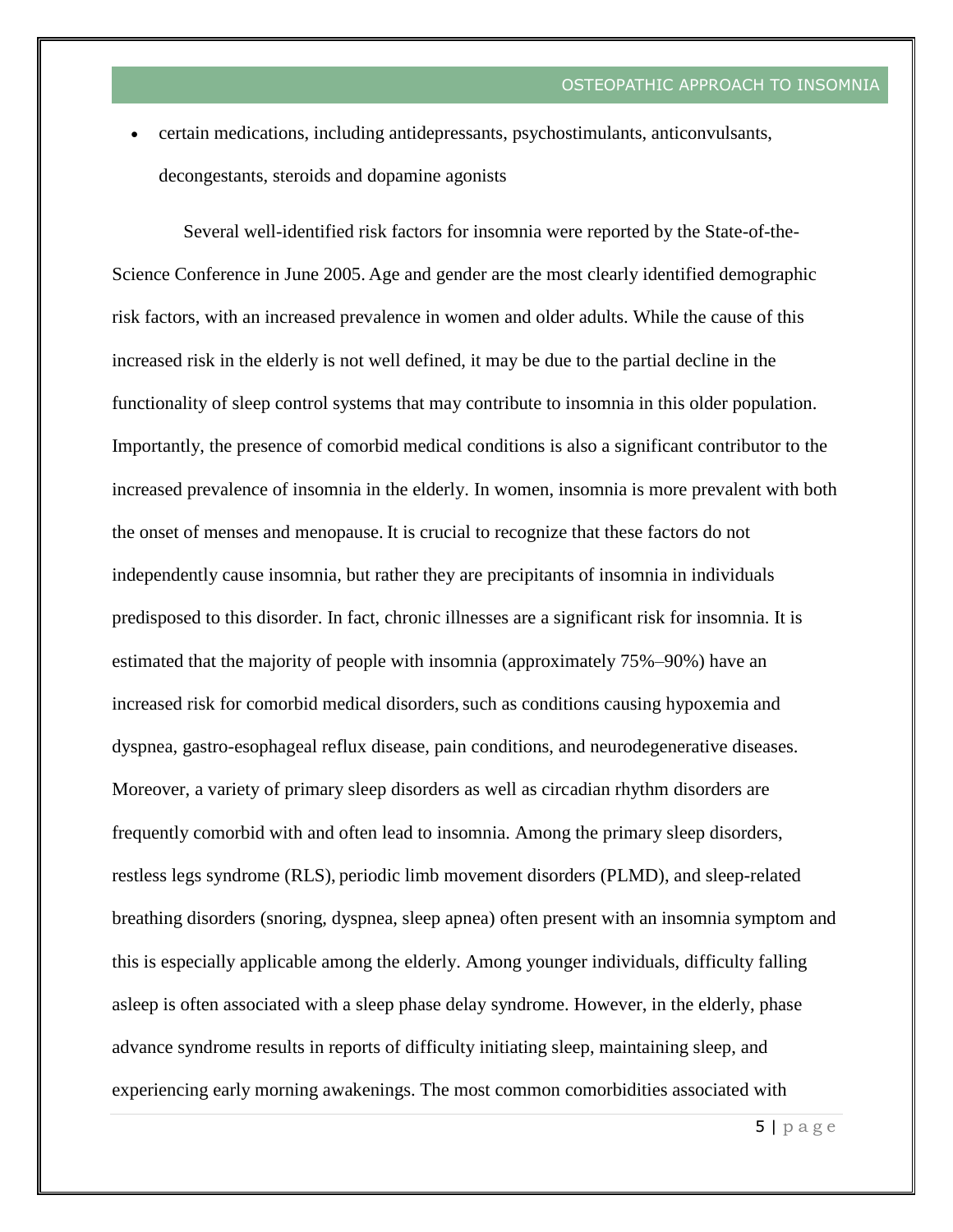insomnia are psychiatric disorders. It is estimated that 40% of all insomnia patients have a coexisting psychiatric condition (Ford; Kamerow, 1989). Among these psychiatric disorders, depression is the most common, and insomnia is a diagnostic symptom of depressive and anxiety disorders.

The most common treatment for insomnia is pharmacologic intervention with benzodiazepine and benzodiazepine agonists. Although these drugs have been consistently argued in studies for increasing sleep time and to reduce sleep latency and onset time, they are associated with strong dependency and withdrawal symptoms and only treat the symptoms in the short term, instead of solving the underlying problem. Thus, pharmacologic intervention is not an effective cure and should not be heavily relied on. Recently, more people have expressed their discomfort and ineffectiveness of pharmacologic intervention, therefore alternate drug-free therapies are being investigated and practiced. Examples of common modalities used in the treatment of insomnia include cognitive behavioral therapy, sleep hygiene education, stimulus control, muscle relaxation, sleep restriction, exercise, and bright light therapy. These treatments have been shown to be more effective in reducing the effects of insomnia in up to 80% of the patients.

## **How osteopathy can help insomnia**

Osteopathy is a non-invasive, drug-free manual "hands-on" therapy founded by Dr. Andrew T. Still. It focuses on every aspect of patient's body (such as bone, joint, muscles, spine, tendon, nerve and ligament) to provide overall optimal health and to restore correct biomechanics with the use of manual assessment and treatment based on its core principles that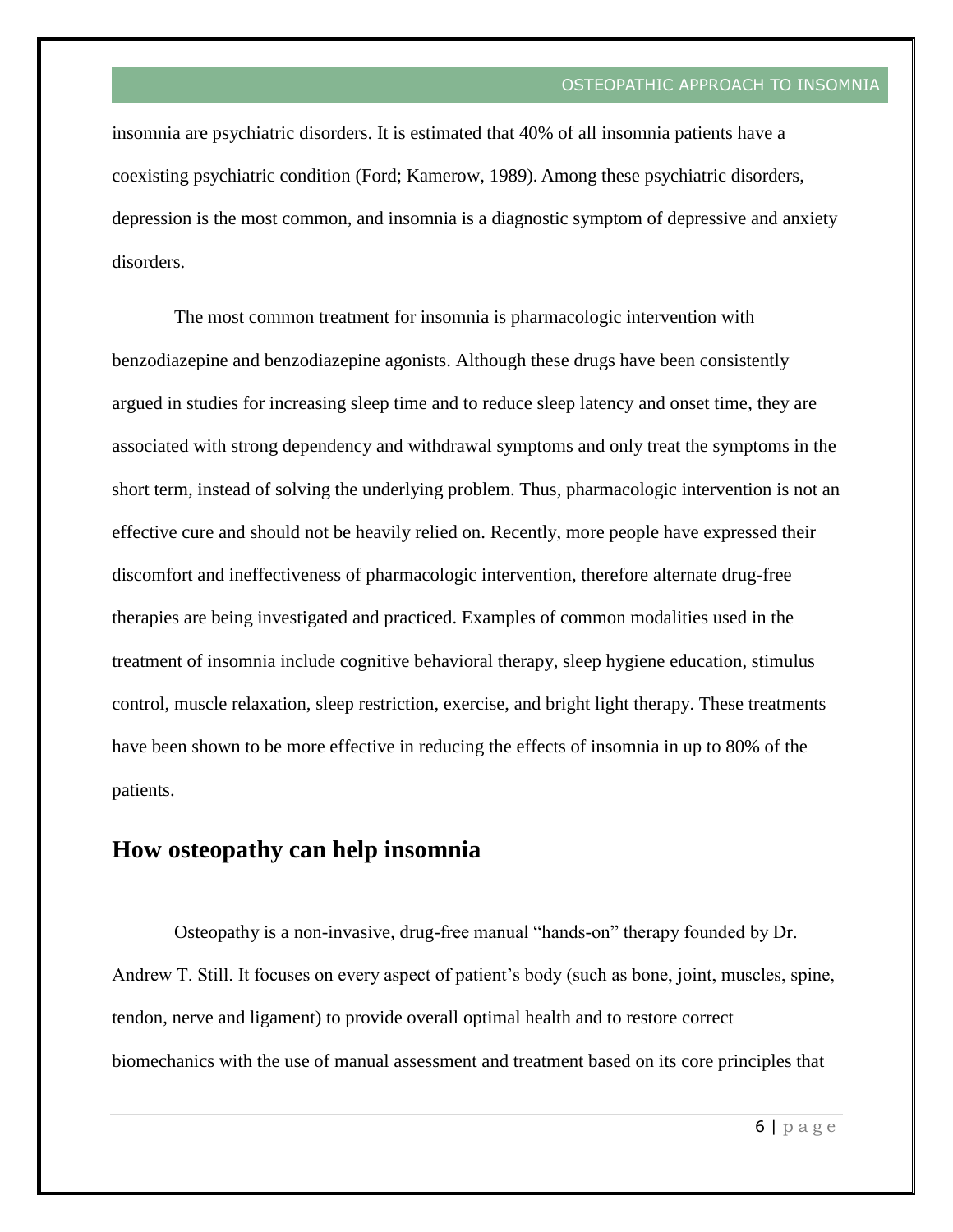highlight health maintenance. It specifically emphasizes the interrelationship between the function and structure as it has a direct impact on balancing health across all body systems; musculoskeletal, neurological, cardiovascular, visceral and cranial. Hence, osteopathy ensures to improve both physical and mental health which consequently helps patients with their sleep disorders. The benefit of osteopathy treatment is its natural approach that is suitable for any group of people without the concern of side effects.

### **Osteopathic treatment method**

There is a wide range of osteopathic treatment techniques and each specialized treatment techniques can be effectively practiced for insomnia.

1) Soft Tissue Therapy (STT)

It is used to evaluate the condition of tissues, release restrictions, help the body fluids flow smoothly and restore function with use of light or firm, direct pressure to relax hypertonic muscles and myofascial (fibrous tissue) structures which associated with somatic dysfunction. Optimal neuro-vascular flow helps to reduce harmful fluid retention and allows the immune system to work more effectively.

2) Osteopathic Articular Techniques

It is used to reduce muscle spasms, ease neurological irritations, assist in joint mobility and help reduce pain and discomfort by moving two joint surfaces.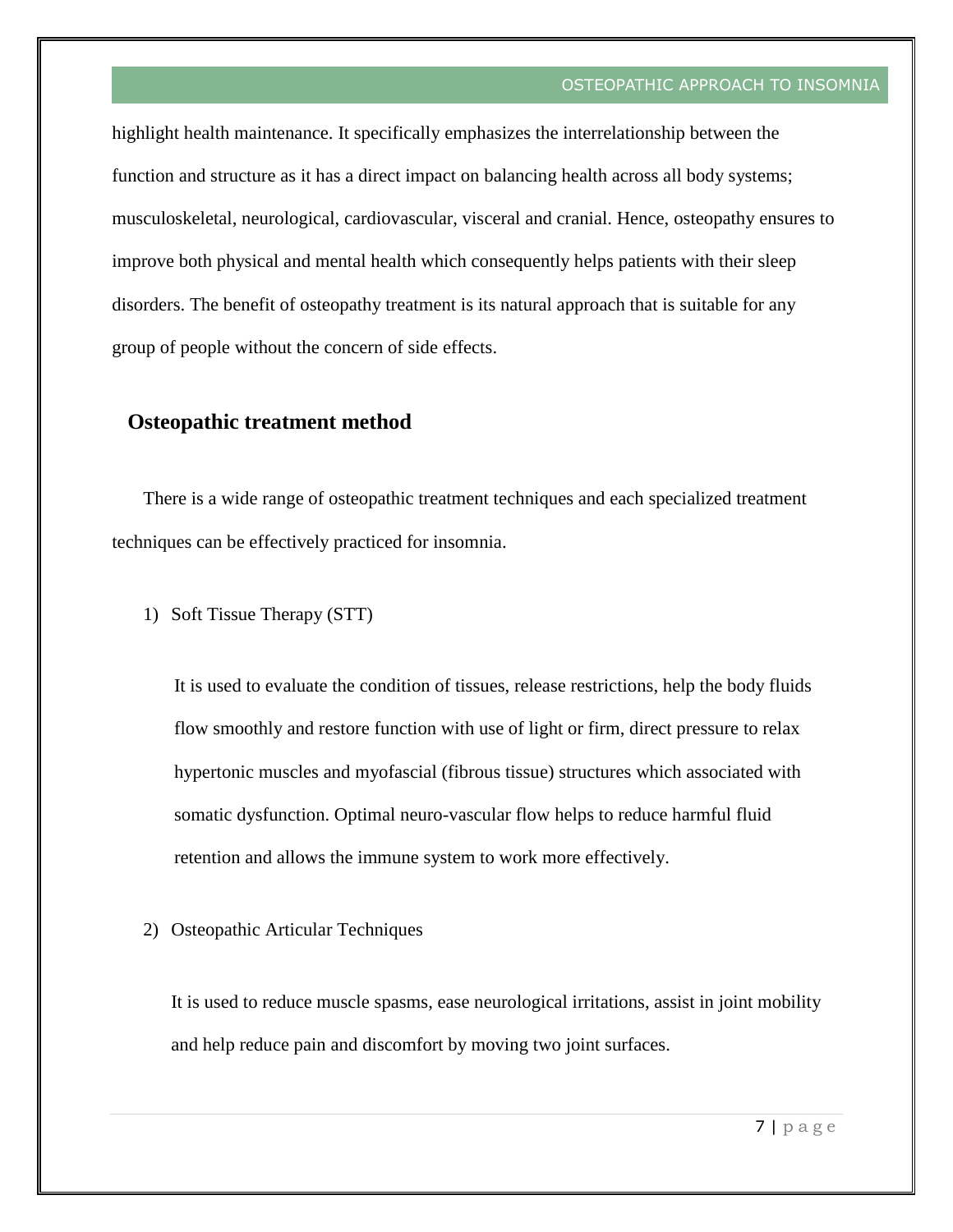3) Muscle Energy Techniques (MET)

It is used to release tension and increase the range of motion by involving the patient flexing a muscle against the practitioner's pressure and then relaxing the muscle.

4) Visceral Manipulation

It is used to treat organs and viscera of the body from the heart, liver, stomach, spleen, kidneys, lungs, pancreas, large and small intestines, bladder to the uterus by moving the structures themselves and releasing the fascia around them to maximize the organ function and improve the organ mobility and neuro-vascular flow. The functioning of the internal organs, or viscera, is intricately linked to the functioning of the body as a whole. Normal structure of the organs, their blood supply, nerve supply and drainage, is essential for healthy function,

5) Cranial Osteopathy

It is used to resolve the restriction in the bones of the cranium for better circulation and nerve function. The brain and spinal cord are covered in three layers of membrane called the meninges (dura), which in turn are protected by the cranium and the spinal cord. This membrane attaches onto the inside of the cranium that following the course of the spinal canal which is attached in few locations, continuously down to the sacrum. This central nervous system controls the functioning of every organ, muscle and nerve in the body. Any change in the shape of the skull will affect this whole mechanism and through into the rest of the body along the connections throughout the neurological system. Likewise,

 $8$  | page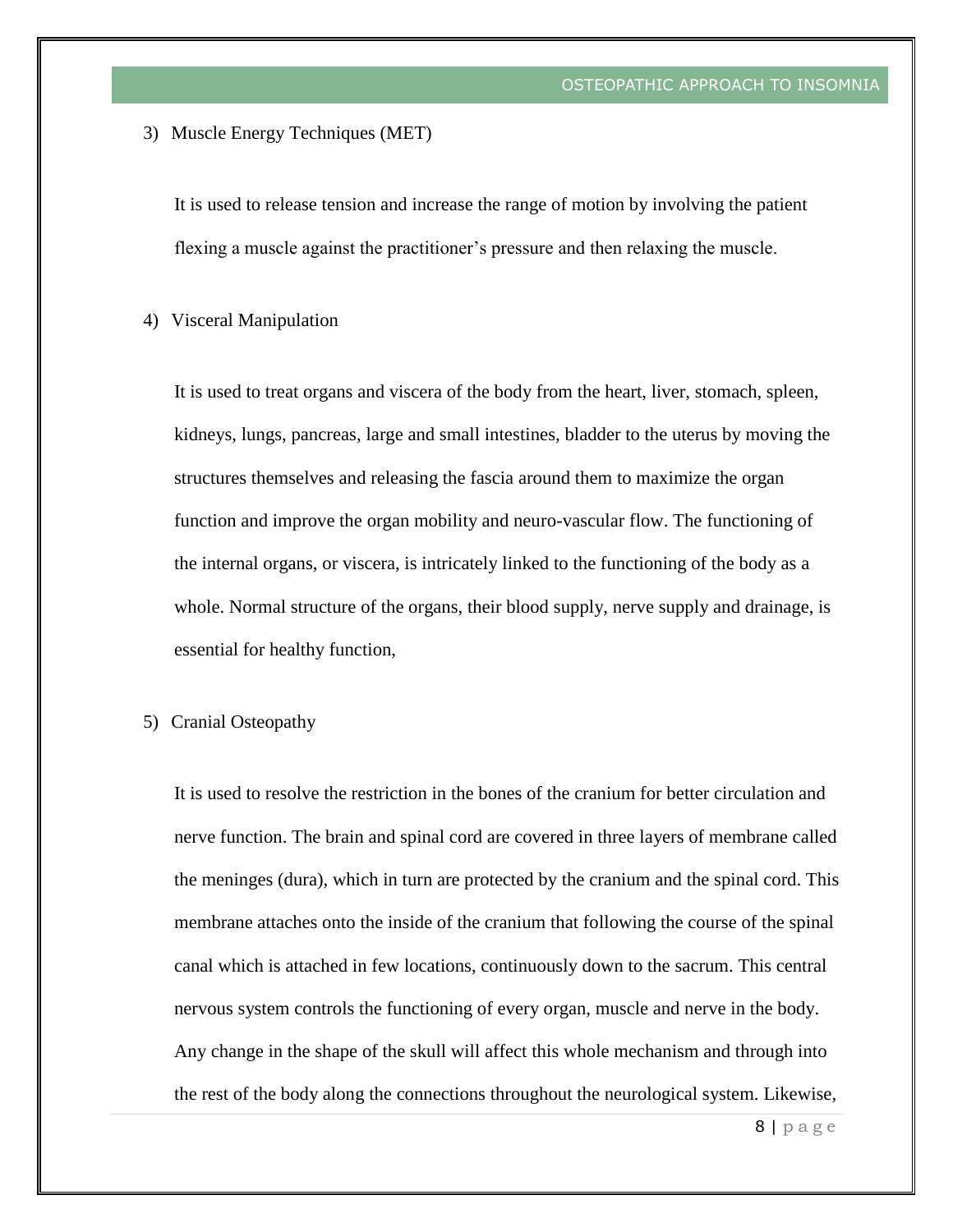any alteration in the structure or function in the body will affect the cranial mechanism. There are many conditions, restrictions and traumas that reflect in the cranial mechanism and that would benefit from treatment such as improving blood supply, respiratory system, and decreasing the pain from muscle, joint or fascia.

## **The beneficial effects to Insomnia with Osteopathy**

Sleep disturbance, such as insomnia, is related to the neurovegetative system and also is common in patients suffering from chronic musculoskeletal pain. Other chronic pain syndromes, such as fibromyalgia, are almost always associated with sleep disturbances and fatigue. Lobbezoo et al(2004) investigated the relationship between health status, sleep disorder, and musculoskeletal pain in the craniomandibular and cervical spine regions. The authors concluded that sleep disorders are frequently found in patients with chronic trigeminocervical pain.

#### The neurovegetative system

The neurovegetative system manages the automatic functions of organs such as digestion, respiration, coronary circulation and excretion. There are two components of the neurovegetative; parasympathetic system conserves energy as slowing the organs, releasing insulin, and stimulating digestion to help body function relaxed while sympathetic system prepares physical and mental activities as increasing coronary and respiratory activity, and expanding bronchus and pupil.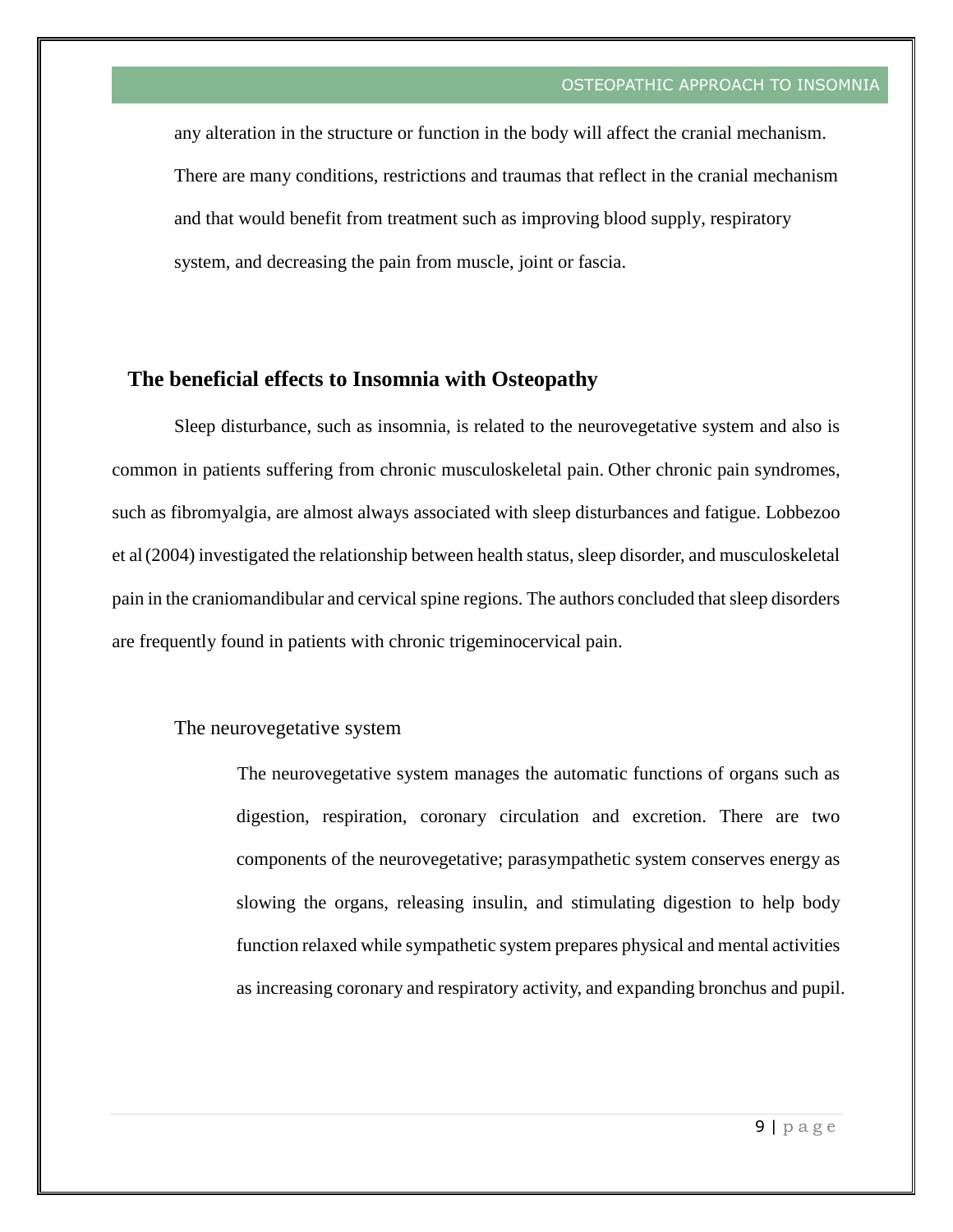The spine with peripheral nerves is directly connected to the neurovegetative system. Figure 2 is included to show how neurovegetative system works. A misalignment of the vertebra can disturb the nervous system to the point of causing insomnia. Osteopath can help to treat the factors of insomnia with specialized techniques in soft tissue and osteopathic articular techniques to release the restriction of body since tenderness and/or tightness in the body gives mixed signals to the neurovegetative system. Specific techniques in manipulating the cranium and sacrum axis can significantly improve mobility of the spine. Cranial osteopathy can improve sleeping patterns due to stress which can cause fatigue, irritability and anxiety.



Figure 2 The neurovegetative system

Osteopathy approach is to help create a proper functionality of the vagus nerve or the X cranial nerve which is responsible for both physical and mental wellbeing. Correspondingly, osteopathy can also help create the balance between the parasympathetic and the sympathetic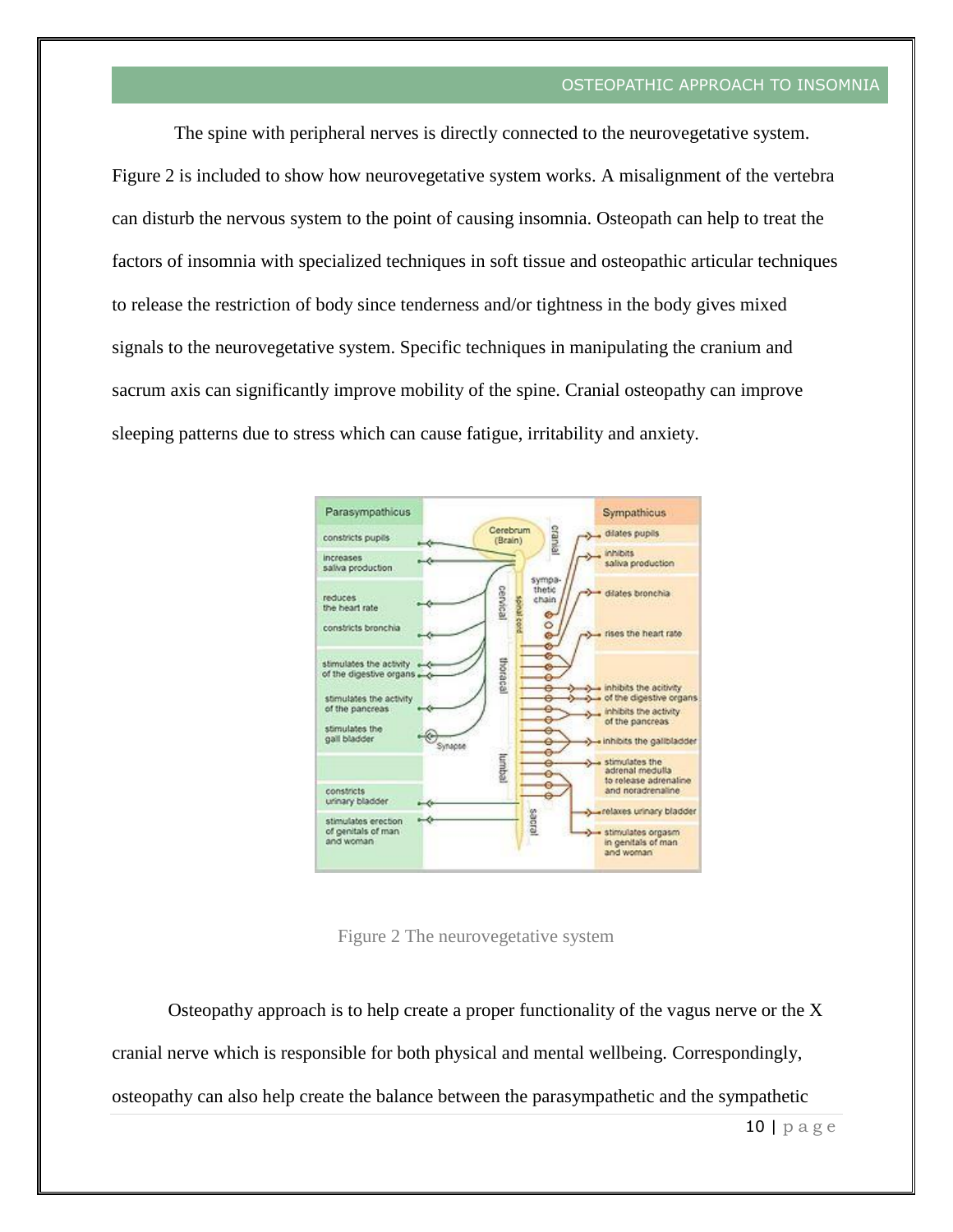nervous systems. A balanced neurovegetative system is important to allow the body to rest, improves functionality, reduces overall tension and promotes a deeper sleep.

## **Conclusion**

People who suffer from sleep disorders are significantly increasing in contemporary society, and insomnia is one of the main sleep disorders that many experiences in their lifetime. Insomnia can occur to anyone regardless of their age or gender and due to its unapparent cause, it is hardly treated in a proper manner. Statistics have proven that the majority of people rely on pharmacologic intervention such as benzodiazepine. Despite its beneficial short-term effect, these drugs results in high dependency and are not advised for a long-term use. Since human body structures and functions work collectively and are all interconnected, it is important to find an underlying problem and treat it accordingly. Thus, Osteopathy is advantageous with its various methods to treat patient's overall well-being that allows them a better quality of life without the restrictions nor side effects.